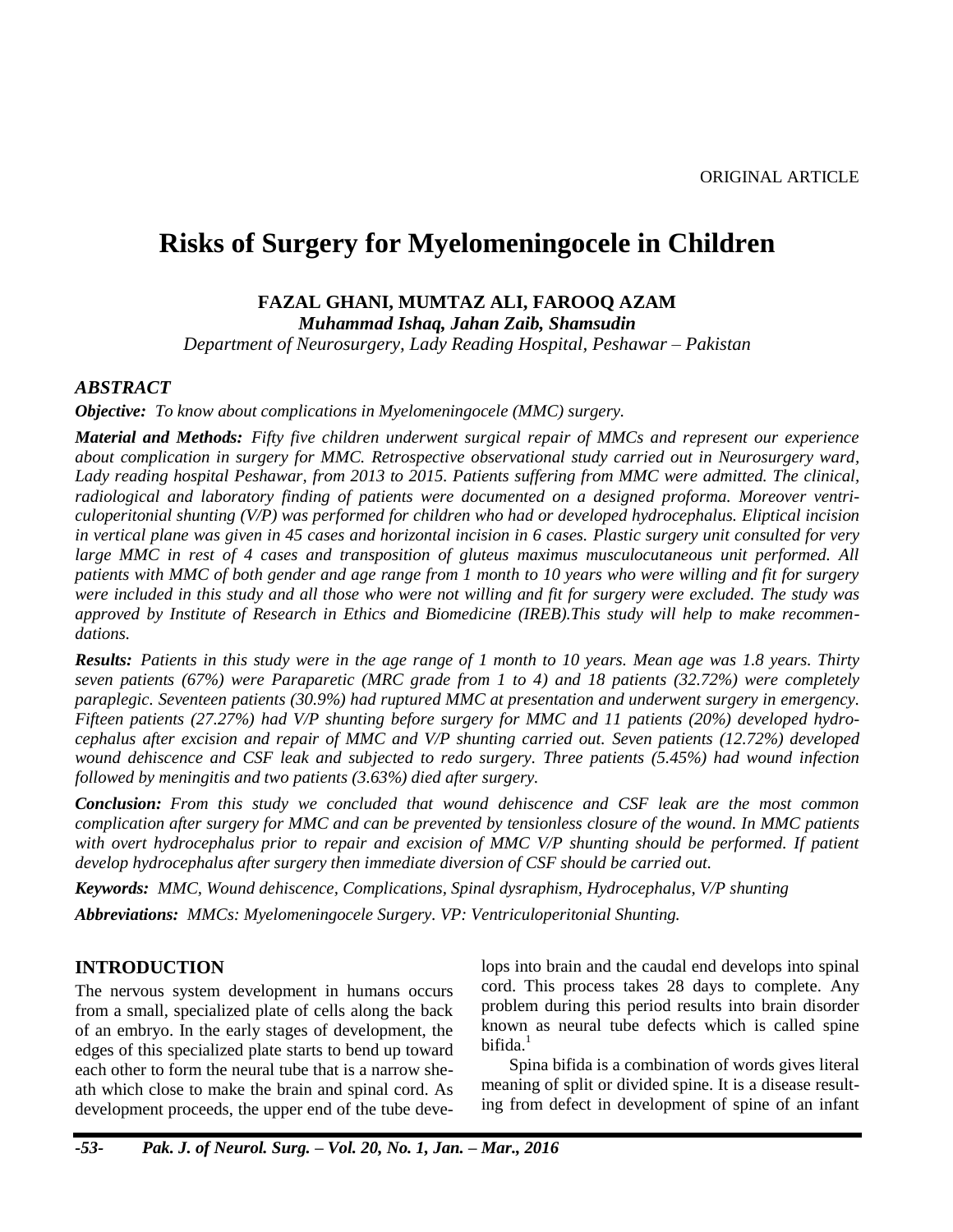(WHO, 1996). The types of spina bifida are: Occulta, Meningocele and Myelomeningocele.<sup>1</sup> Myelomeningocele form, is the most severe congenital neural tube defect that result from failure to close the spinal column during the initial 28 days of pregnancy.<sup>1</sup> When spina bifida is involving lumbosacral area, the clinical presentation mimics a spinal cord injury including neurogenic bowel, bladder and weakness of the lower  $\lim_{n \to \infty}$ 

Most of the patients with MMC also suffer from hydrocephalus, most of whom needs V/P shunting.<sup>3</sup> The frequency of hydrocephalus varies greatly in different studies ranging from 52% to 92%. <sup>3</sup> CSF diversion procedure has many complications including infections, mal positioning and over or under drainage. These patients with shunt failure and revisions have poor prognosis and bad neuropsychological performance.<sup>4,5</sup> The complications of myelomeningocele range from moderate to severe physical disabilities and mental retardation secondary to hydrocephalus or Chiari malformation. These mental disabilities include difficulty in paying attention and understanding in language and reading. <sup>1</sup> The effects of MMC are determined by size and location of malformation whether it is ruptured or unruptured. The part of the spinal cord or nerve roots located at the level and below is affected by the disease to different degrees.

In MMC patients, the only therapeutic option is surgical repair of the defect and optimization neurological deficit. The neurological deficit that already exist in MMC cannot be reversed. In this repair, patients usually suffer from different degrees of paresis and bowel bladder dysfunction. Moreover, most patients develop hydrocephalus after surgical repair. 6

In this paper, we report our experience about complications in Myelomeningocele (MMC) surgery. This study will take into consideration mainly the immediate complications that occur after surgery before the discharge of the patients.

# **MATERIAL AND METHODS**

Fifty five children underwent surgical repair of MMCs and represent our experience about complication in surgery for MMC. Retrospective observational study carried out in Neurosurgery ward Lady reading hospital Peshawar from 2013 to 2015. Patients who were suffering from MMC admitted. The clinical, radiological and laboratory finding of patients were documented on a design proforma. Moreover ventriculoperitonial shunting was performed for children who had or

developed hydrocephalus.

All patients with MMC of either gender and age range from 1 month to 10 years who were willing and fit for surgery were included in this study and all those who were not willing and fit for surgery were excluded. The study was approved by Institute of Research in Ethics and Biomedicine (IREB).This study will help to make recommendation.

## **Surgical Steps**

The patient put in prone position with a cushion beneath the chest and hip for smooth breathing during anaesthesia. The upper limbs were flexed at elbow towards head of the patient. Cleaning and dressing of surgical field is carried out and patient draped with thick towels to avoid hypothermia during procedure. The incision site is marked between the neural placode and the immediate dystrophic skin. Eliptical incision in vertical plane was given in 45 cases and horizontal incision in 6 cases The sac is dissected in layers until spinal dura is reached. The dural sac is dissected down until the margin of boney defect of vertebral column. The dura is then freed from the underlying fascia by blunt dissection. The dura is closed water tight with 4/0 (vicryl) suture. The fascia is closed as a second layer by incising it as far laterally as possible in a semicircle fashion at both sides, elevating it from the underlying muscle and reflecting it medially and closed with a 4/0 (vicryl) suture. The subcutaneous tissue is closed with absorbable suture and the skin is mobilized from the surrounding tissue by blunt dissection and closed longitudinally or horizontally. Plastic surgery unit consulted for very large MMC in rest of 4 cases and transposition of gluteus maximus musculocutaneous unit performed.

### **RESULTS**

In the one and a half years, the department has received 55 cases of having MMC. Patients in this study were in the age range of 1 month to 10 years (Table 1). Mean age was 1.8 years. The 58% of patients (i.e. 32) were males and 42% (i.e. 23) were females (Figure 1).

Thirty seven patients (67%) were Paraparetic (MRC grade from 1 to 4) and 18 patients (32.72%) were completely paraplegic. Seventeen patients (30.9%) had ruptured MMC at presentation and most underwent surgery in emergency (Table 2).

Fifteen patients (27.27%) had V/P shunting before surgery for MMC and 11 patients (20%) developed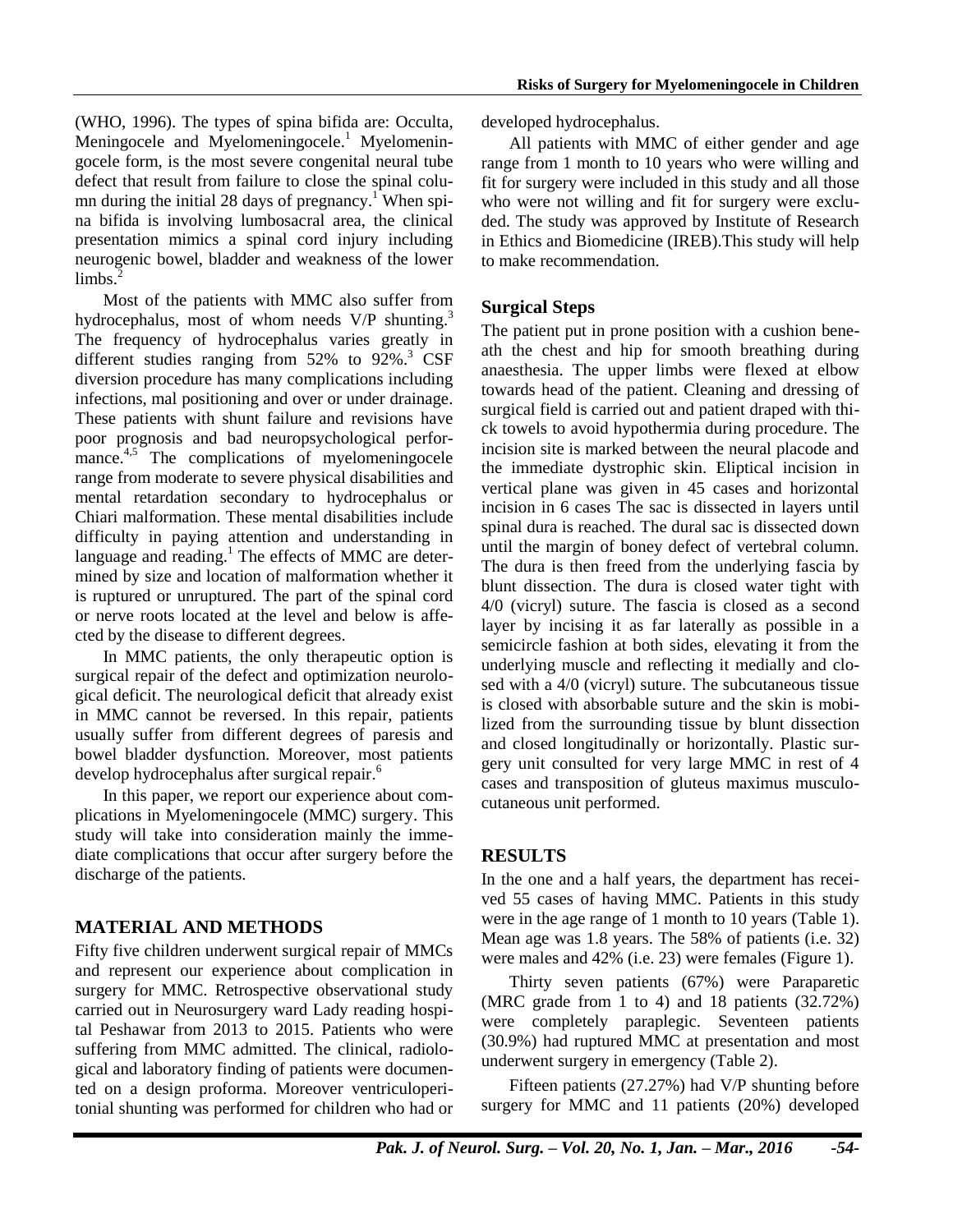| Age:    |                    |  |  |
|---------|--------------------|--|--|
| Mean    | 1.8 years          |  |  |
| Range   | 1month to 10 years |  |  |
| Gender: |                    |  |  |
| Male    | 58%                |  |  |
| Female  | 42 %               |  |  |





**Fig. 1:** *Gender distribution of MMC.*

|  | Table 2: Presenting Features. |  |
|--|-------------------------------|--|
|--|-------------------------------|--|

| Paraparetic       | 32.72% |
|-------------------|--------|
| Paraplegic        | 67%    |
| Un-Ruptured MMC   | 31%    |
| Ruptured MMC      | 69%    |
| Elective surgery  | 73%    |
| Emergency surgery | 2.7%   |

hydrocephalus after excision and repair of MMC and V/P shunting carried out. Seven patients (12.72%) developed wound dehiscence and CSF leak and subjected to redo surgery. Three patients (5.45%) had wound infection followed by meningitis and two patients (3.63%) died after surgery.

### **DISCUSSION**

In our study, we had 58% male and 42% female of

**Table 3:** *Early Complications in MMC Surgery (n = 55).*

| <b>Complications:</b>   |        |  |  |
|-------------------------|--------|--|--|
| CSF leak                | 12.72% |  |  |
| <b>Wound Dehiscence</b> | 12.72% |  |  |
| Hydrocephalus:          |        |  |  |
| Before surgery          | 27.2%  |  |  |
| After surgery           | 20%    |  |  |
| Wound infection         | 5.45%  |  |  |
| Meningitis              | 5.45%  |  |  |
| Expired                 | 3.63%  |  |  |



**Fig. 2:** *Early Complications in MMC Surgery (n = 55).*

MMC with youngest child operated was 1 month and the oldest was 10 years which is consistent with most of the previous studies. In a study, 55% were male and 44.5% were females and the age range was 4 days to 15 years.

In our study, 55 cases of MMC underwent surgical repair. Out of these, 27.2% had V/P shunting before surgery and 20% immediately after surgery. The overall shunt rate of our patient population was low as compared to other studies.<sup>7,8</sup> A study reported that 72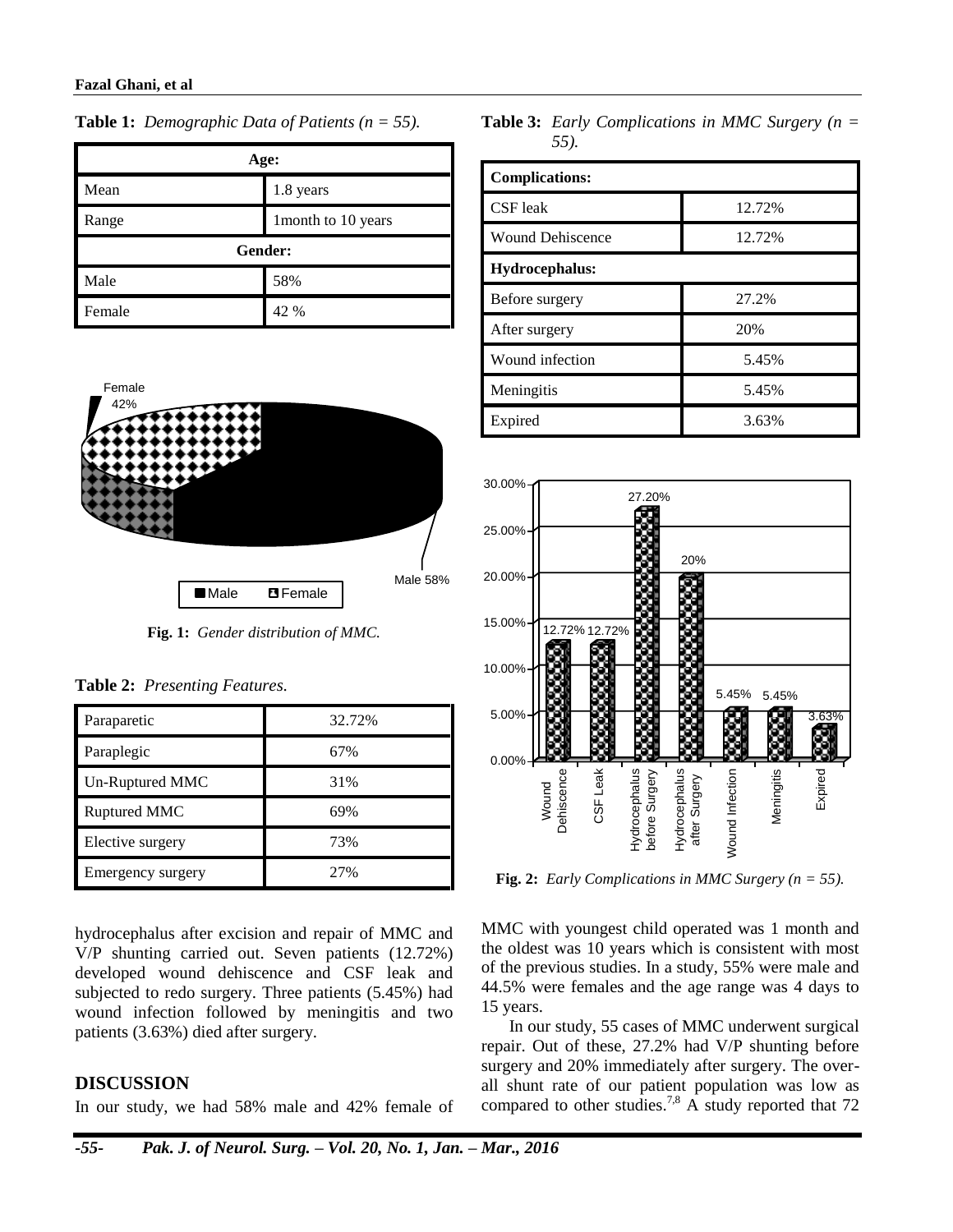patients had MMC surgery, 75% had V/P shunting. The annual CSF diversion rates varied from 45% to 100%. The significant change was not observed in the rate of patients with MMC undergoing CSF diversion through the study period.<sup>3</sup>

The overall shunt rate in our study was lower than the reported range of 80% to 85% in the MMC population. $9,10$  This rate of CSF diversion is also less than the 92% shunt rate for infant in the MOMS trial who underwent post natal closure. The shunt rate in our study was low as compared to other studies likely due to short duration and small sample size.<sup>3,9.10</sup>

The second most common complication of MMC repair in our study was CSF leak which was 12.72%, consistent with other studies like a study reported 293 patients had MMC surgery and 38 cases developed CSF leak which is  $12.96\%$ .<sup>11</sup> Contrary to this, some studies reported lower rate of CSF leak documented 5.3% of MMC repaired. $37,12$  Further, other study reported 72 MMCs repaired 4 had CSF leak from wound site. 3

In our study, wound infection and meningitis after procedure was 5.45% which is in line with other studies such as one study reported 5.3% wound infection after repair of  $MMC^7$ . However, there were (11.7%) wound infection after MMC repair presented in another study.<sup>13</sup>

# **CONCLUSION**

From this study, we concluded that wound dehiscence and CSF leak are the most common complication after surgery for MMC and can be prevented by tensionless closure of the wound. In MMC patients with overt hydrocephalus prior to repair and excision of MMC V/P shunting should be performed. If patient develop hydrocephalus after surgery then immediate diversion of CSF should be carried out.

> *Address for Correspondence: Dr. Fazal Ghani Department of Neurosurgery Lady Reading Hospital, Peshawar – Pakistan E-mail[: doctor\\_amc03@yahoo.com](mailto:doctor_amc03@yahoo.com)*

#### **REFERENCES**

- 1. US Department of Health of Human Services. Spina bifida. Maryland: US Department of Health of Human Services; 2013.
- 2. Bonita B. Thomson Delmar Learning's Case Study Series: Pediatrics. New York: Thomson Delmar Learning; 2006.
- 3. Phillips BC, Gelsomino M, Pownall AL, Ocal E, Spencer HJ, O'Brien MS, et al. Predictors of the need for cerebrospinal fluid diversion in patients with Myelomeningocele. J Neurosurg: Pediatrics, 2014; 14 (2): 167- 72.
- 4. Dennis M, Jewell D, Drake J, Misakyan T, Spiegler B, Hetherington R, et al. Prospective, declarative, and nondeclarative memory in young adults with spina bifida. J Int Neuropsychol Soc. 2007; 13 (2): 312–23.
- 5. Hetherington R, Dennis M, Barnes M, Drake J, Gentili F. Functional outcome in young adults with spina bifida and hydrocephalus. Childs Nerv Syst. 2006; 22: 117– 124.
- 6. Kshettry VR, Kelly ML, Rosenbaum BP, Seicean A, Hwang L, Weil RJ. Myelomeningocele: surgical trends and predictors of outcome in the United States, 1988– 2010: Clinical article. Journal of Neurosurgery: Pediatrics, 2014; 13: 666-78.
- 7. Hashim AS, Ahmed S, Jooma R. Management of Myelomeningocele. Journal of Surgery Pakistan, 2008; 13 (1): 7-11.
- 8. Salim D, Abubakr, Elzain A,Mohammed, Mohamed A, Alla. Spina bifida in Sudan. Journal of Neurology and Neuroscience, 2014; 5 (2): 1-8.
- 9. Adzick NS, Thom EA, Spong CY, Brock JW III, Burrows PK, Johnson MP, et al. A randomized trial of prenatal versus postnatal repair of myelomeningocele. N Engl J Med. 2011; 364: 993–1004.
- 10. Rintoul NE, Sutton LN, Hubbard AM, Cohen B, Melchionni J, Pasquariello PS, et al. A new look at myelomeningoceles: functional level, vertebral level, shunting, and the implications for fetal intervention. Pediatrics, 2002; 109: 409–13.
- 11. Nejat F, Baradaran N, and Khashab ME. Large myelomeningocele repair. Indian Journal of Plastic Surgery: Official publication of the Association of Plastic Surgeons of India, 2011; 44 (1): 87-90.
- 12. Müslüman AM, Karşıdağ S, Sucu DÖ, Akçal A, Yılmaz A, Sirinoğlu D, et al. Clinical outcomes of myelomeningocele defect closure over 10 years. Journal Clinical Neuroscience, 2012; 19: 984–90.
- 13. Schroeder HK, Nunes JC, Madeira L, Moritz JL, Walz R, Linhares MN. Postsurgical infection after myelomeningocele repair: a multivariate analysis of 60 consecutive cases. Clinical Neurology and Neurosurgery, 2012; 114 (7): 981-5.